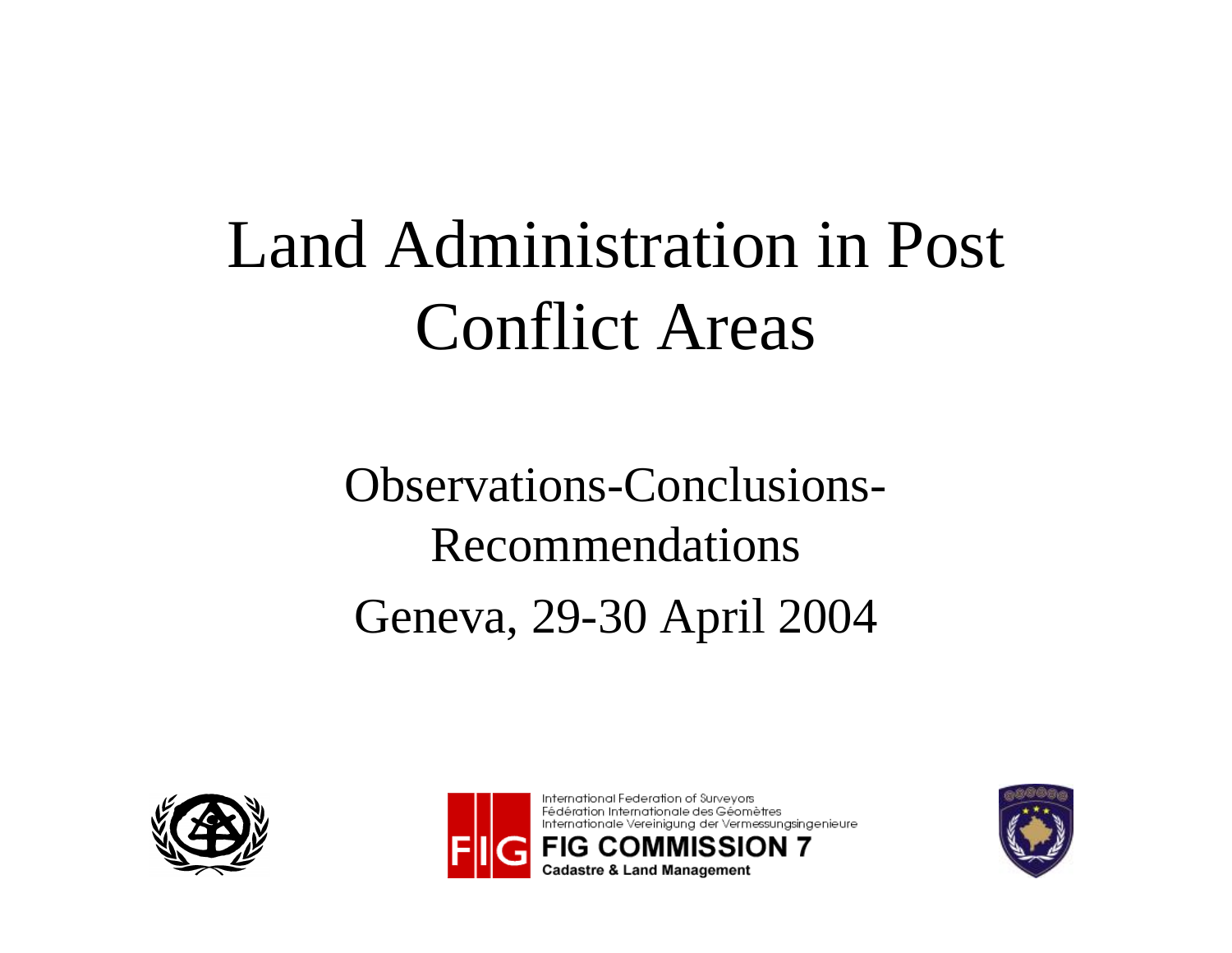## Thread

- Land is a conflict issue
- Wider: conflict response = disaster response
- Short term leverage to long term
- Multi approach to land: part of economic development
- Conventional concepts don't work in unstable situations





International Federation of Surveyors Fédération Internationale des Géomètres Internationale Vereinigung der Vermessungsingenieure adastre & Land Management

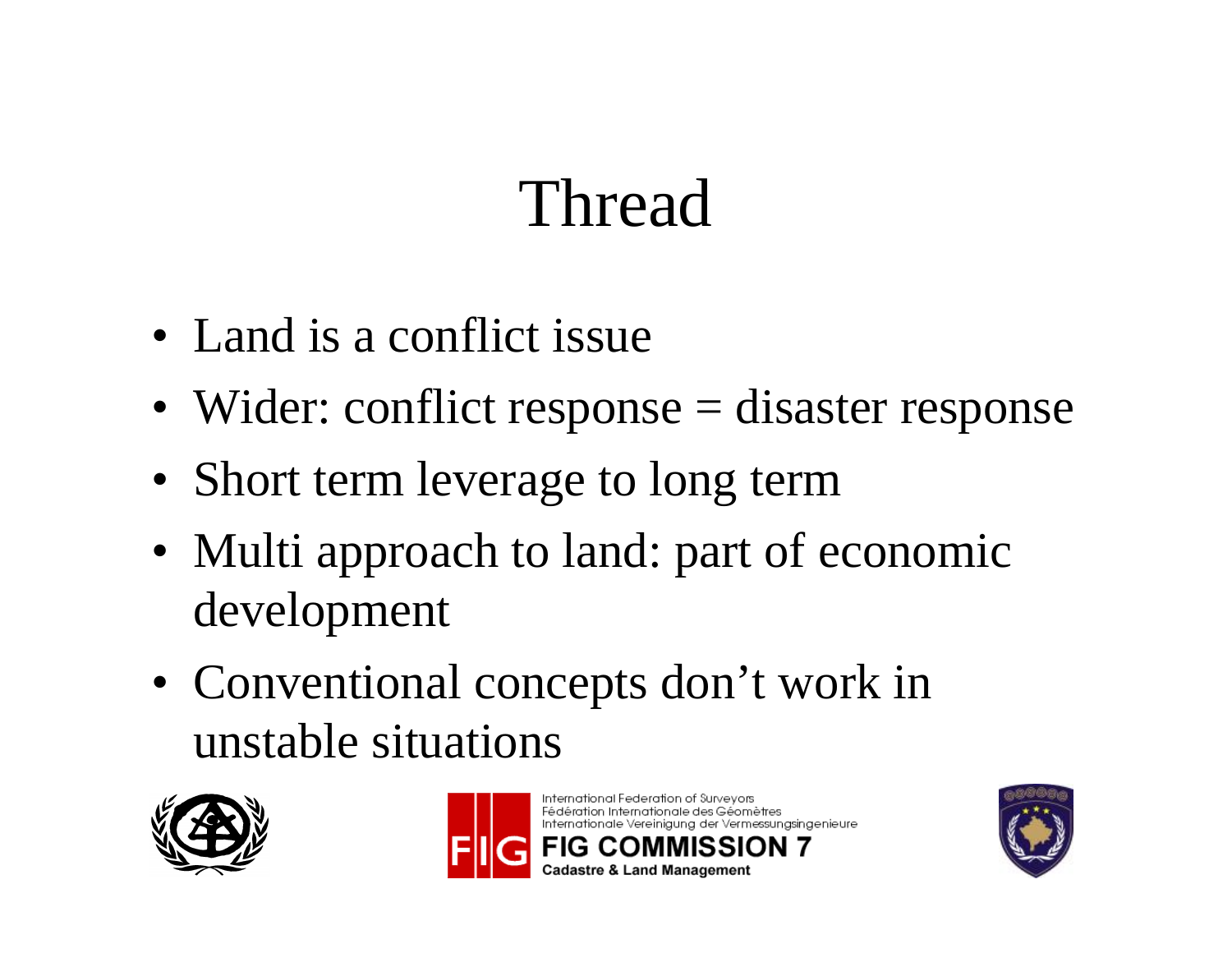# Thread

- Limitations of classical responses
- Restoration of land ownership is not always restoration of social justice
- Fix the Cadastre' is not the solution
- Land not always a pressing issue
- Community or locally based processes (not necessarily community participation)





International Federation of Surveyors Fédération Internationale des Géomètres Internationale Vereinigung der Vermessungsingenieure

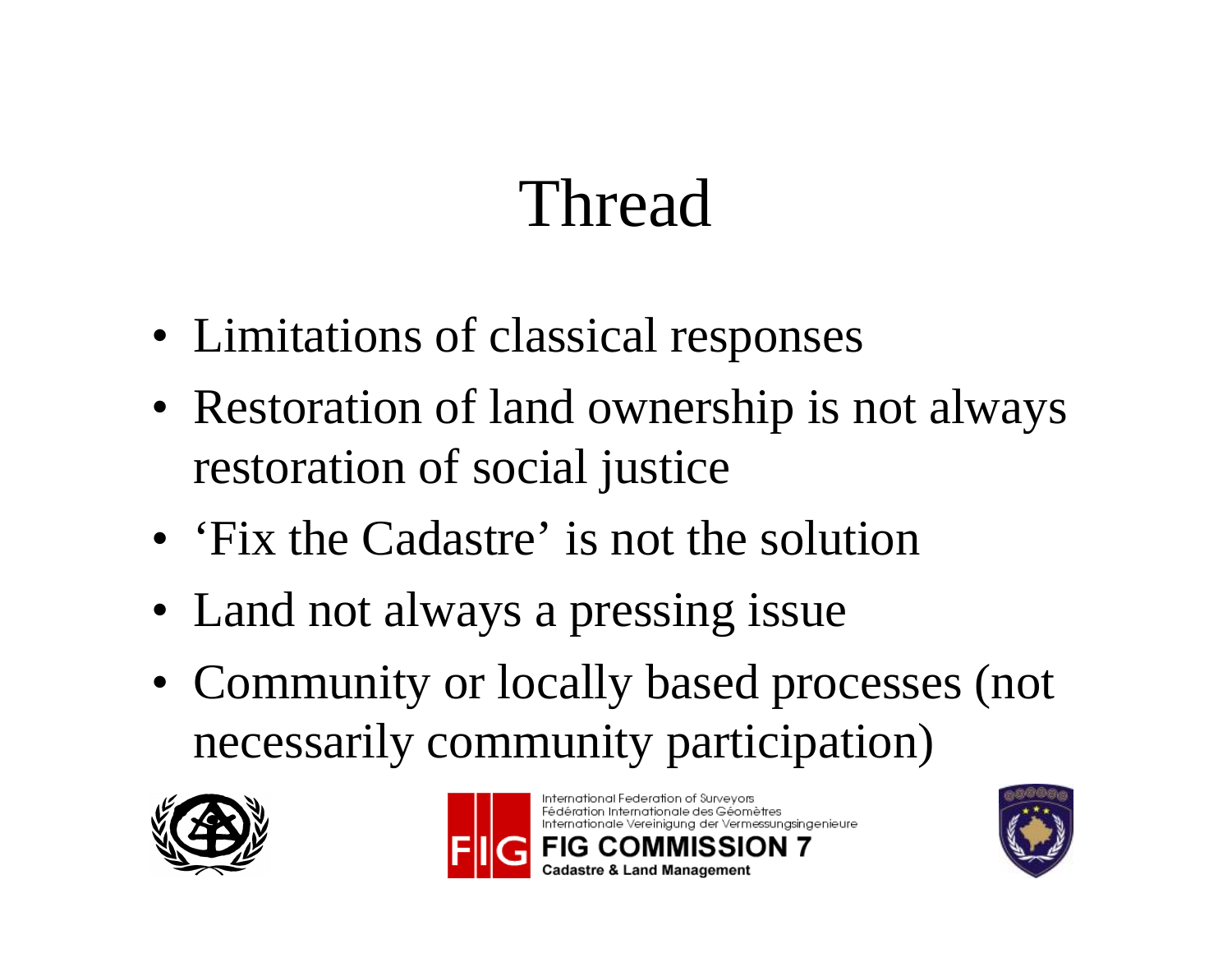## Thread

- Identification of 'true owners'
- Crucial  $=$  trust





International Federation of Surveyors Fédération Internationale des Géomètres Internationale Vereinigung der Vermessungsingenieure **FIG COMMISSION 7 Cadastre & Land Management** 

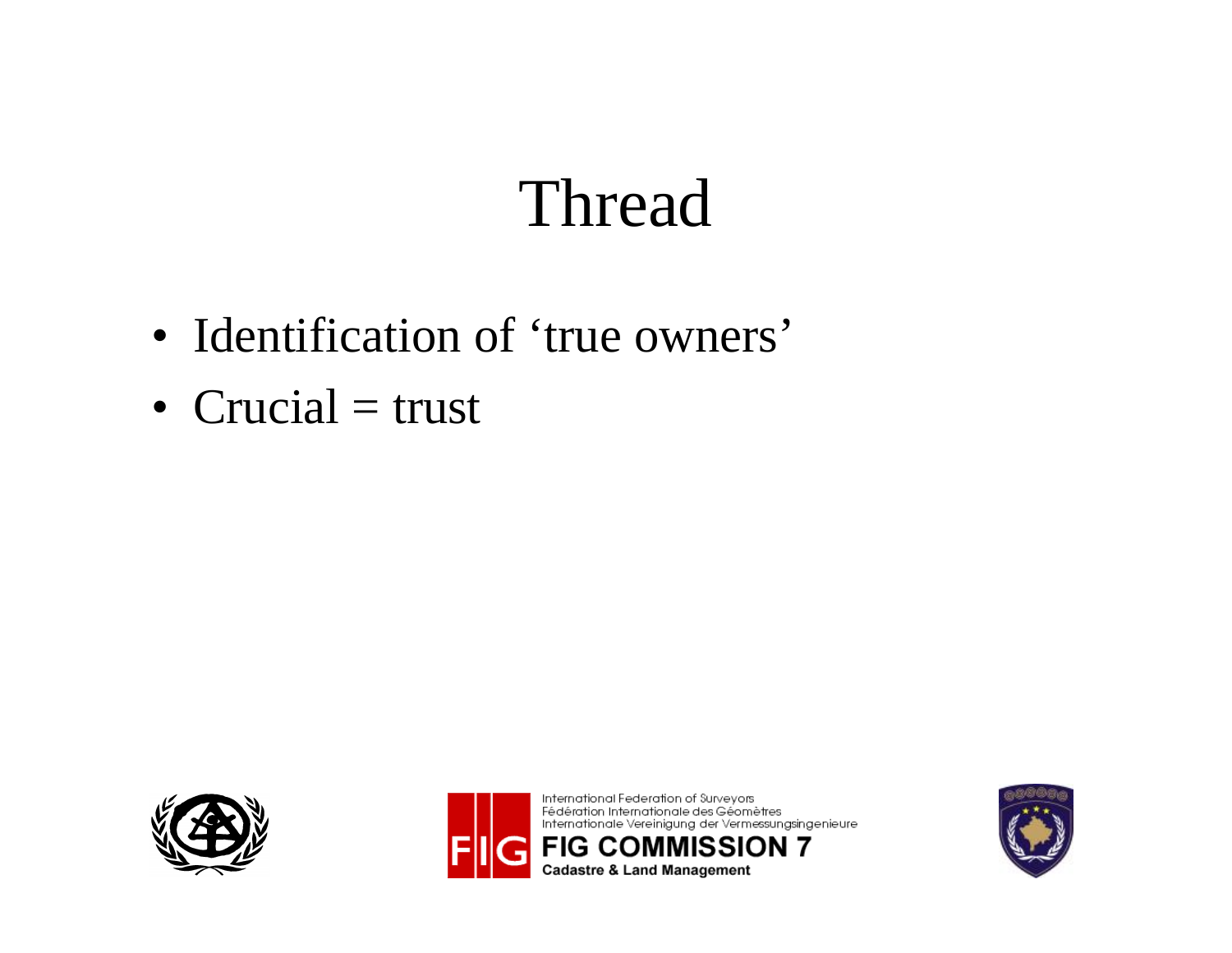## Conclusion

- Land registration is not the start of a reconciliation process but part of it
- Land reform might be part of the reconciliation process
- Land registration concepts might be unconventional





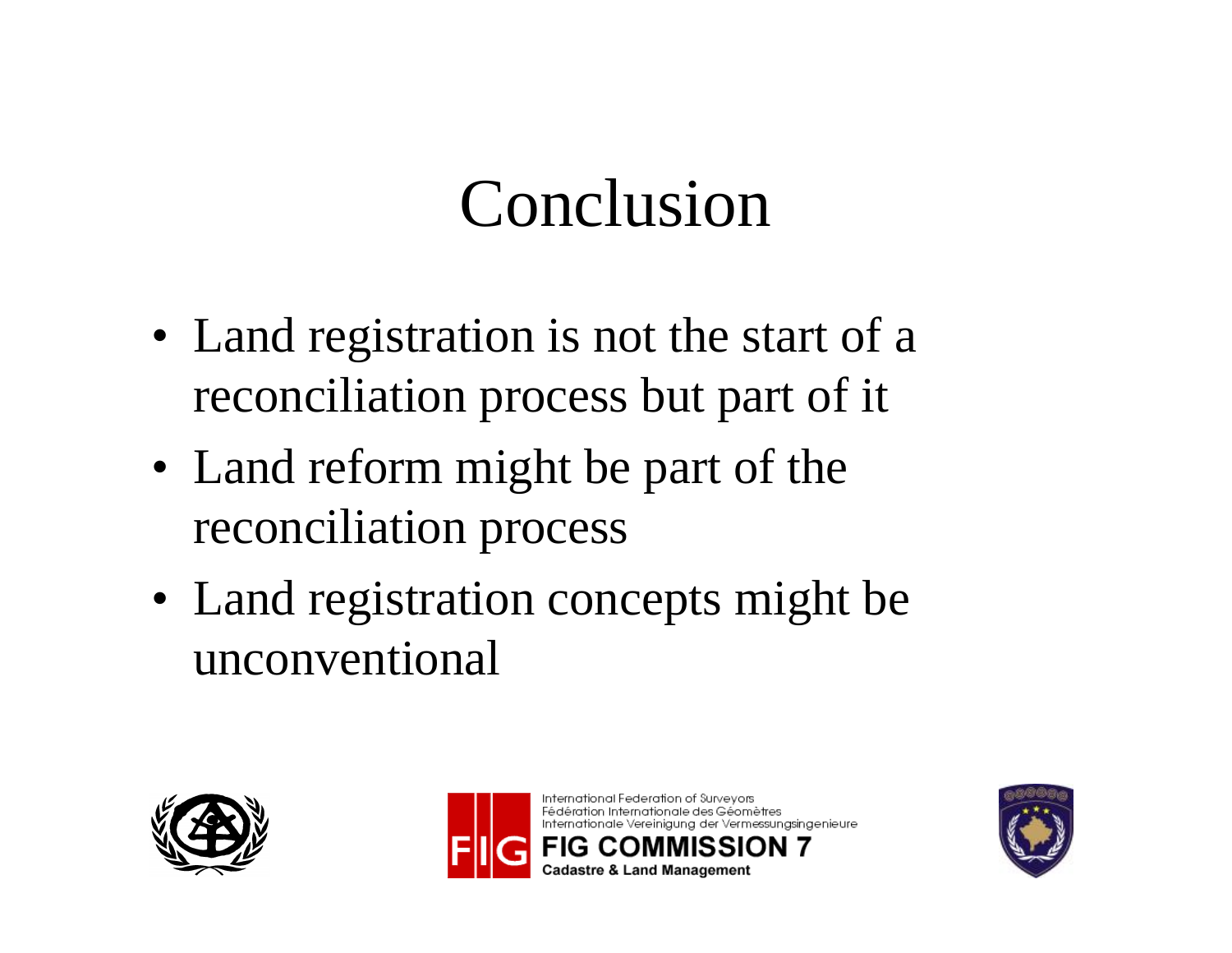#### Recommendation

• Parties involved in formulation of peace agreements and/or strategic action plans should not mention land registration as an isolated objective, but embed in a wider development and land policy





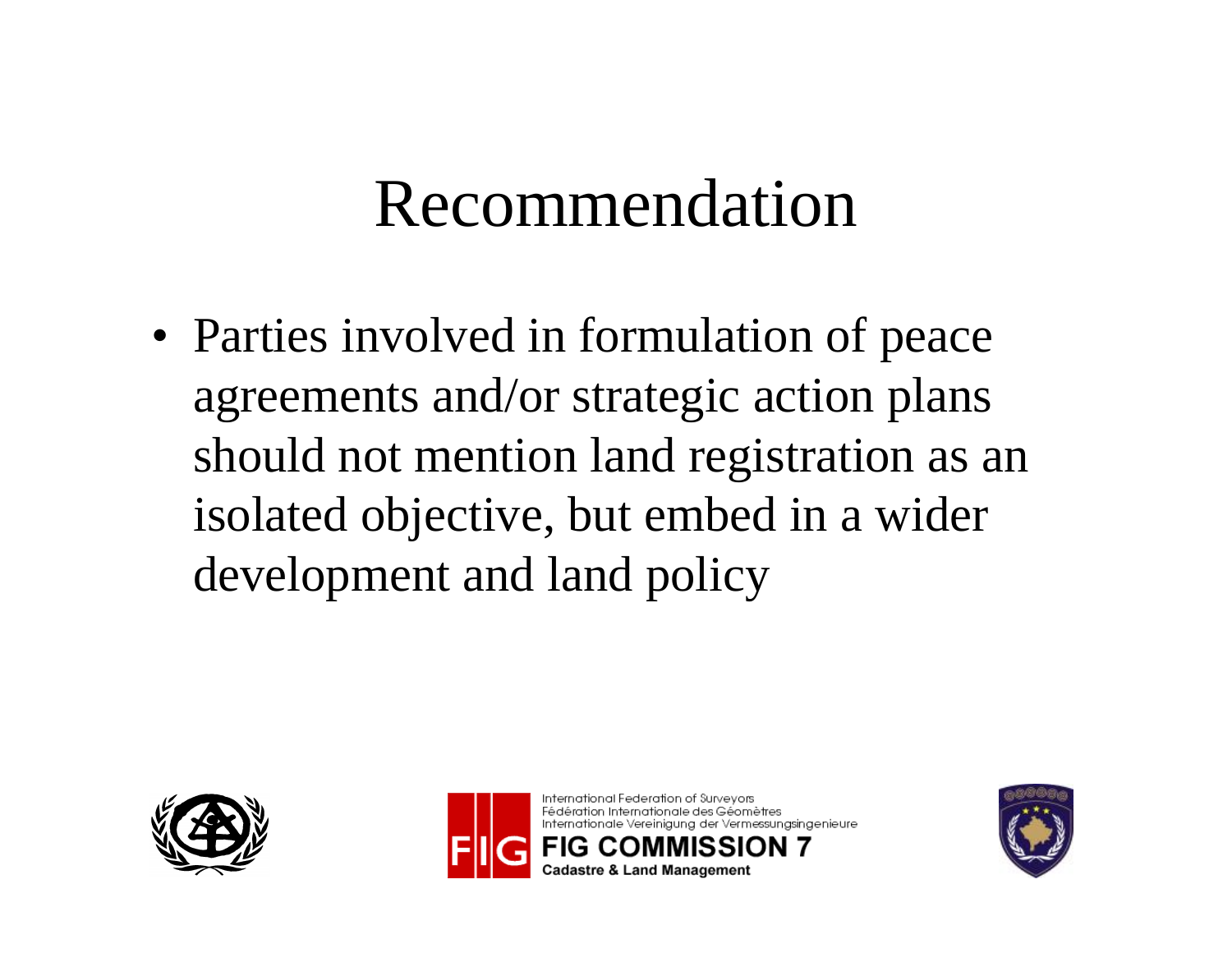#### Recommendation

• Inform humanitarian and international development agencies about the role of land rights and -administration related to reconciliation, in order to contribute to the improvement of their response to conflict and disaster





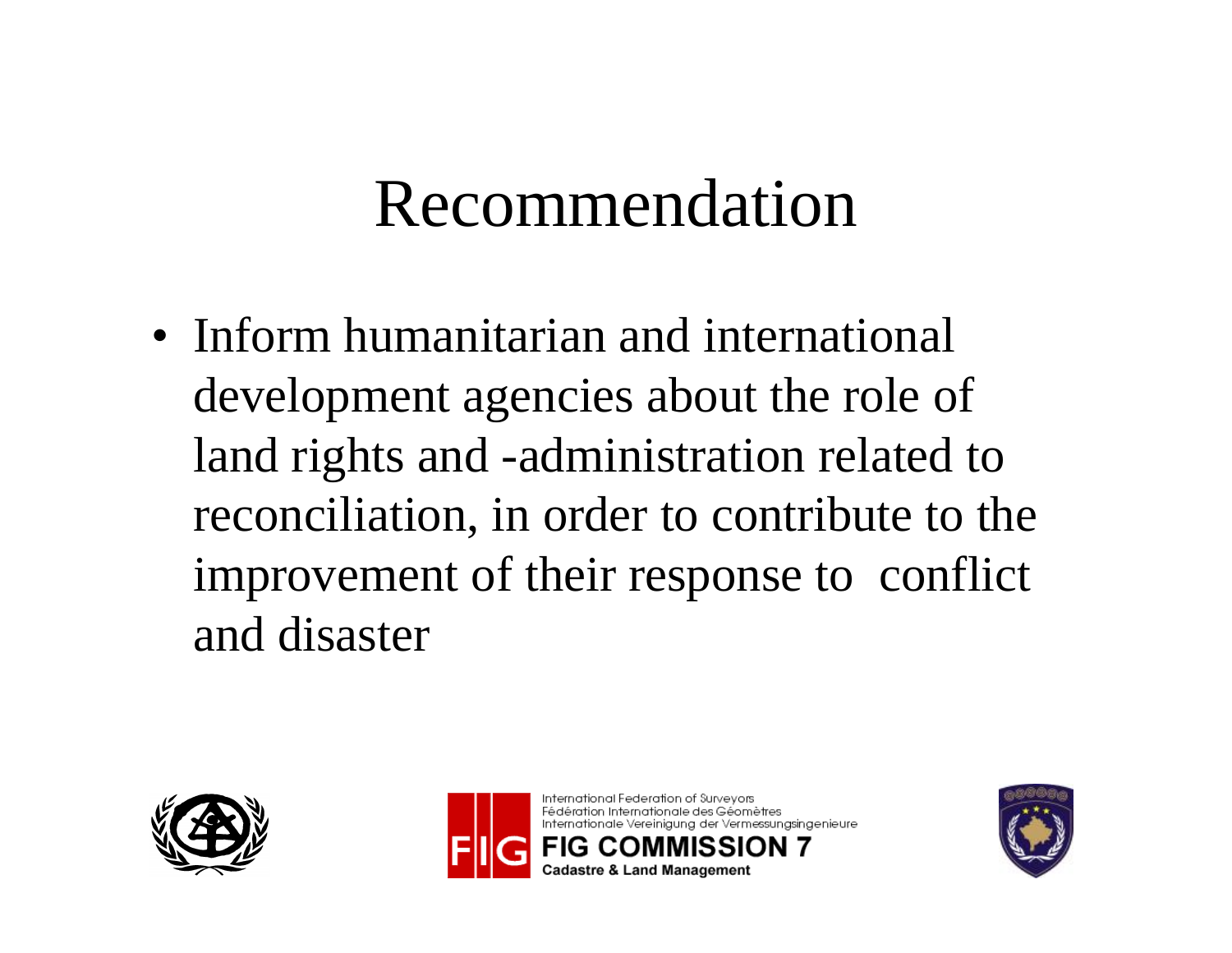### Action

- FIG Commission 7 to write a letter to UN
- Organise reference material and workshops for humanitarian practitioners





International Federation of Surveyors Fédération Internationale des Géomètres Internationale Vereinigung der Vermessungsingenieure **Cadastre & Land Management** 

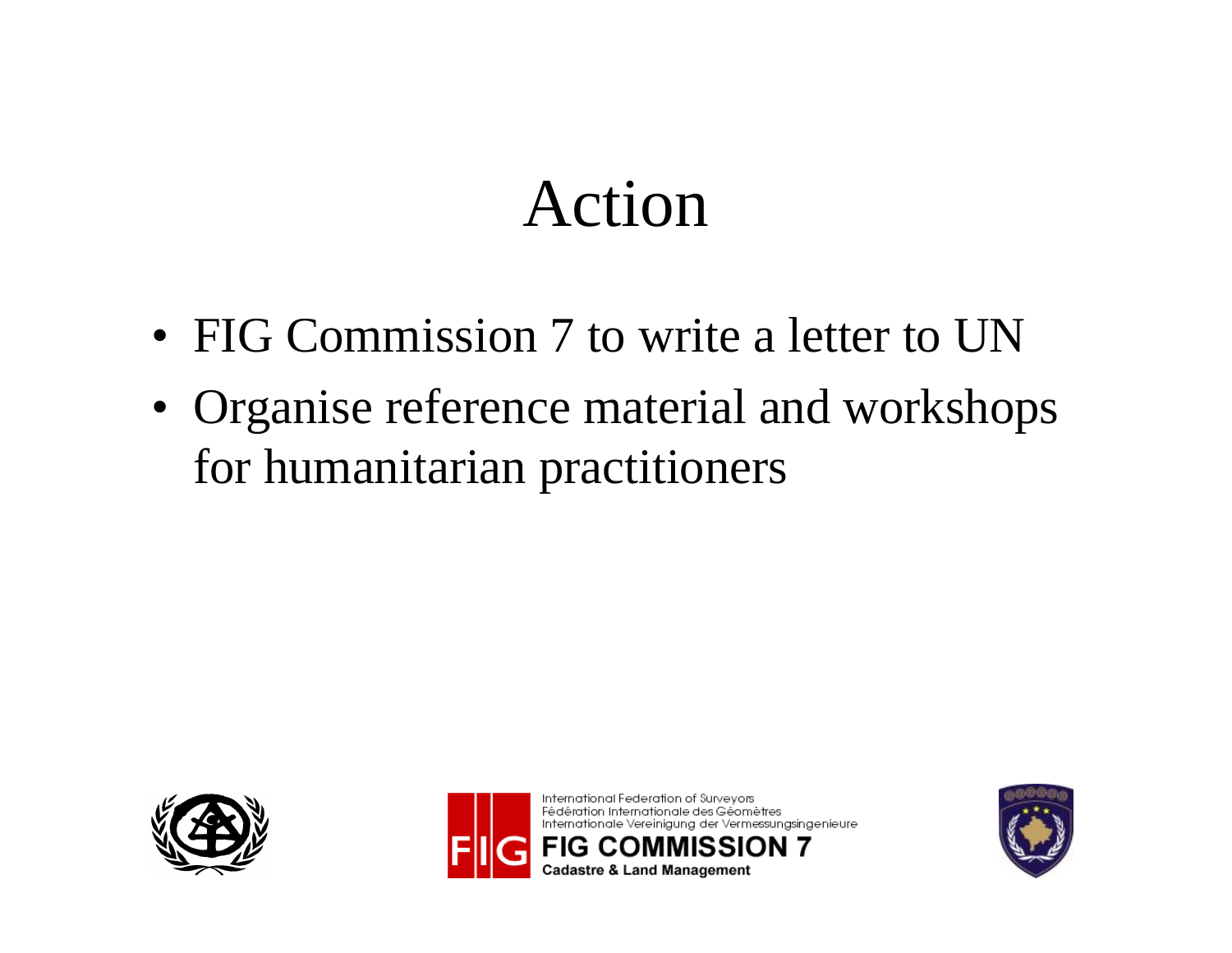#### [www.oicrf.org](http://www.oicrf.org)

### [www.fig.net](http://www.fig.net)